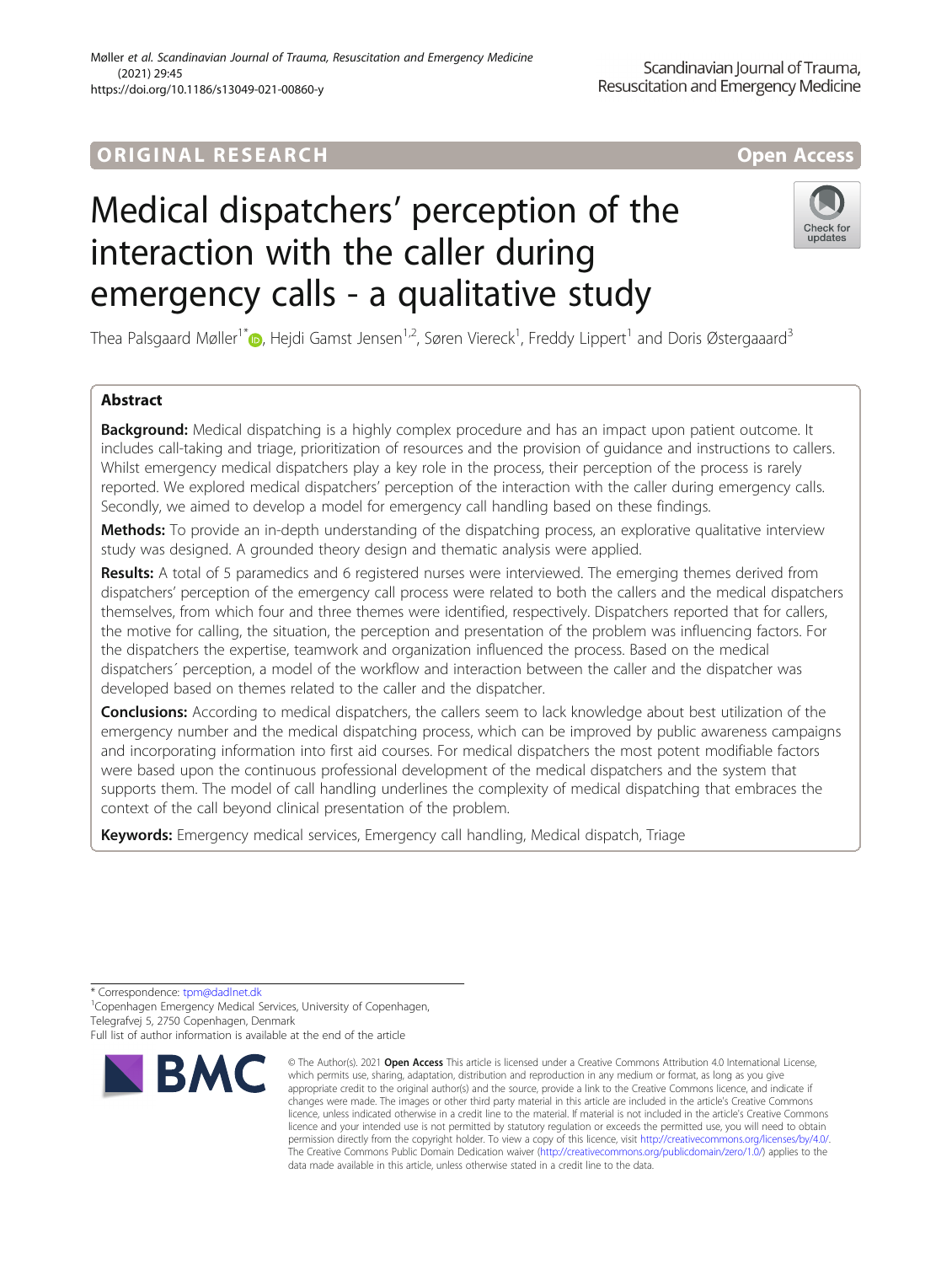# Background

Emergency medical dispatching is a highly complex procedure which performance is known to impact on patient outcome  $[1-3]$  $[1-3]$  $[1-3]$  $[1-3]$ . Dispatching includes call-taking, triage, prioritizing pre-hospital resources and provision of guidance and instructions to callers. In its most time critical form, emergency call handling includes recognizing out-of-hospital cardiac arrest (OHCA), provision of dispatcher assisted cardiopulmonary resuscitation and referral to an automated external defibrillator with simultaneous and rapid dispatching of basic and advanced life support units. The importance of this process is emphasized in the recent guidelines for cardio-pulmonary resuscitation [\[4](#page-9-0)] and the new Global Resuscitation Alliance [\[5](#page-9-0)] where the interaction between the medical dispatcher and bystander, and the use of an automated external defibrillator is acknowledged as key elements for improving outcome for OHCA patients.

Medical dispatchers are gatekeepers for emergency care and emergent hospital admissions and play an essential role in terms of helping citizens with provision of first aid in hyperacute situations. Due to an increasing demand for ambulance services and limited resources, this role is even more important  $[6]$  $[6]$ . Assigning the appropriate resources to emergency calls is challenging. Increasingly, interest is focused on the emergency medical services (EMS) system's ability to identify critical conditions and provide appropriate triage [\[7](#page-9-0)–[9](#page-9-0)]. Identification of less urgent conditions has also proved important but challenging in a study where medical dispatchers categorization of emergency calls with less urgent conditions as either a specific diagnosis as opposed to an unclear problem was associated with higher mortality [[10](#page-9-0)]. However, research regarding modifiable factors in emergency call handling and possibilities for improvement of performance is sparse. A study used closed circuit television recordings of actual cardiac arrests combined with emergency call recordings to explore the interaction between bystander and medical dispatcher in the case of OHCA. The study identified bystanders' and medical dispatchers' situation awareness, communication and attitude as main factors influencing the efficiency of the calls in terms of resuscitation [[11](#page-9-0)].

Whilst medical dispatchers play a key role in the prehospital patient trajectory, their perception of challenges and solutions in the handling of emergency calls is rarely reported. In this qualitative inductive study, we aimed to explore medical dispatchers' perception of the interaction with callers during emergency calls. Secondly, we aimed to develop a model for emergency call handling based on these findings.

# Methods

# Setting

In Denmark, a single emergency phone-number (112) leads to a primary call center for acute police, fire, or medical requests. All medical calls are redirected to an emergency medical dispatch center (EMDC). This study was conducted in the Capital Region of Denmark, covering 1.75 million inhabitants [\[12\]](#page-9-0). The EMDC responds to emergency calls concerning approximately 105,000 incidents annually  $[13]$  $[13]$ . The dispatch process comprises a medical part done by medical dispatchers with calltaking, triage and guidance and a logistic part done by logistic personnel ("technical dispatchers") who dispatches the resource based upon the medical decision.

At the EMDC, medical dispatchers prioritize the call and provide instructions to the caller until arrival of the ambulance in case of highest priority response. The medical dispatchers are paramedics or registered nurses. Paramedics work part time at the EMDC as medical dispatchers and part time as paramedics, assisting emergency physicians in the mobile critical care unit. They follow a structured curriculum for maintenance of competences (prehospital medical expertise) in the ambulance services. Nurses work full time as dispatchers. All dispatchers, nurses and paramedics, have 6 weeks of mandatory national developed education in medical dispatching. The education consists of learning modules on communication, prehospital medicine and trauma care. The learning modules are combined with periods of practical training. Subsequently there are courses that relate to new evidence and guidelines, whenever these emerge. However, there are no formal requirements for continuous professional development in dispatch centers in Denmark. The EMDC has an emergency physician in the dispatch center 24/7 for supervision and consultation.

Dispatch processes are computerized [[14\]](#page-9-0). A supportive criteria-based decision tool for handling and prioritizing emergency calls is used [[15](#page-9-0)]. It supports the dispatcher's questioning, so information provided by the caller about symptoms and severity of conditions is translated into a categorization of the main complaint into 1 of 38 different categories. Furthermore, five emergency priority levels (ranging from A-E) are determined according to the perceived severity of the problem. Level A describes life threatening or potential life threatening symptoms; B comprises urgent, but not life threatening symptoms; C is non-urgent conditions requiring an ambulance; D is non-urgent conditions requiring supine patient transport; and E includes conditions requiring medical advice only. Finally, the system comes up with a suggestion for a pre-hospital response and guidance to the caller is proposed.

# Study design

To provide an in depth understanding of medical dispatchers' perception of their interaction with callers during emergency calls and of the dispatching process,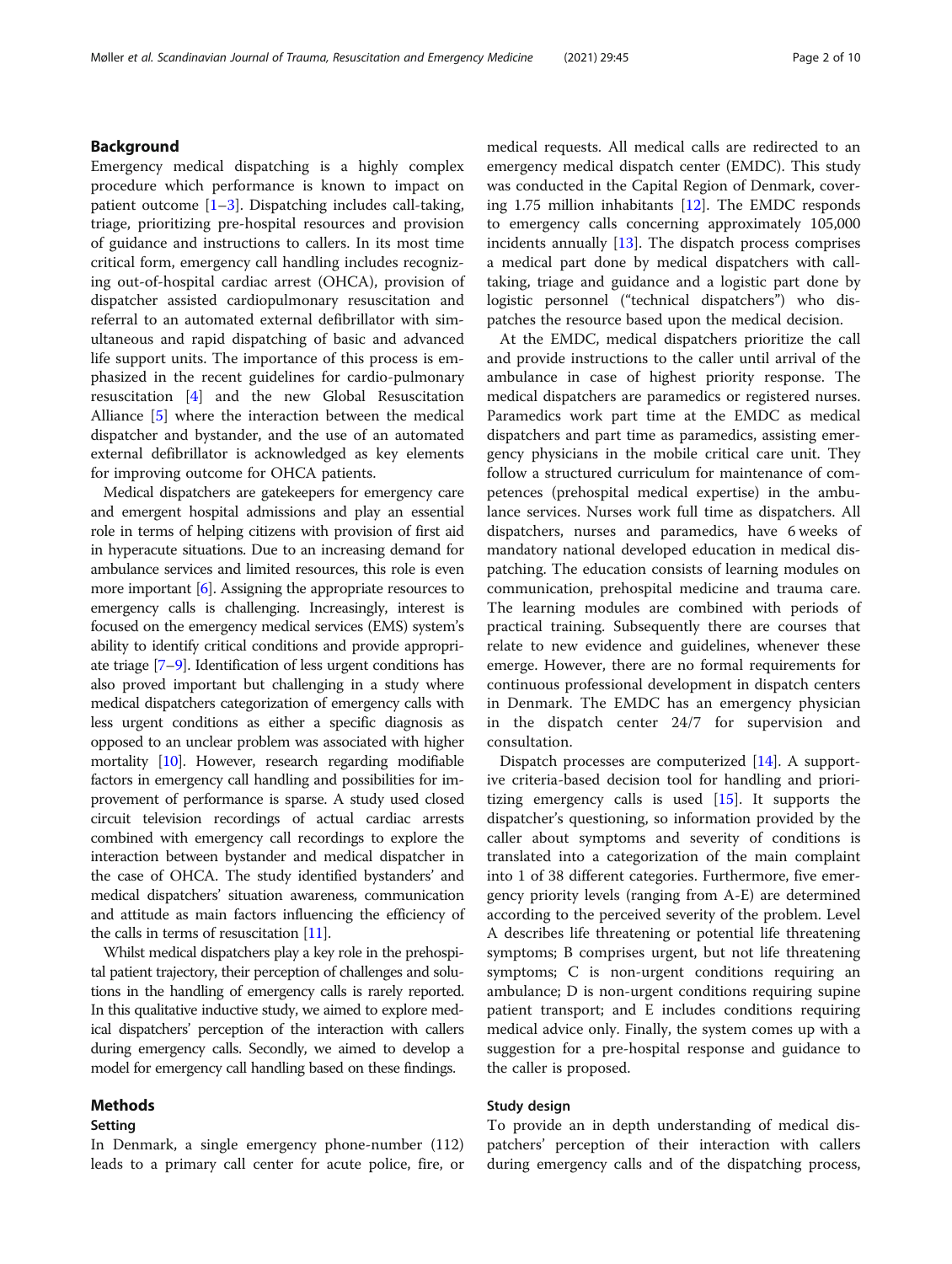an explorative qualitative interview study was designed. A grounded theory design and thematic analysis were used. Grounded theory assumes that all knowledge is partial and subjective and that research data are affected by the people involved. Grounded theory is appropriate for research exploring processes in specific social contexts derived from the perspective of individuals in that environment. In grounded theory the researchers do not wish to validate a preexisting theory of the studied subject, but rather inductively develop an explanatory theory or organizing concept, grounded in data, enabling understanding of the studied process [\[16,](#page-9-0) [17\]](#page-9-0).

# Sampling and data collection

A purposive sample strategy was used to obtain information from a sample of registered nurses and paramedics. The sample was balanced in terms of professional background and later confirmed when no new subthemes emerged from interviews with either of the professions. Participants were recruited by the emergency medical services (EMS) manager, who distributed an email invitation letter to all medical dispatchers working at the EMDC ( $n = 65$ ). Individuals who were interested in participation were asked to contact the primary study investigator. All who contacted the primary investigator were included. We aimed at approximately four focus group interviews with 4–5 participants including paramedics and nurses working as medical dispatchers. However, for operational and logistical reasons, it was only possible to conduct two focus group interviews with three nurses and two nurses and one paramedic, respectively. The remaining interviews were conducted as single person interviews with four paramedics and one nurse. This allowed a more in-depth exploration of the preliminary themes that emerged from data from the focus group interviews. The interviews were conducted between June and September 2016 by DO, TPM, HGJ, and SV. DO is a professor in medical education, TPM and SV are medical doctors, and HGJ is a Registered Nurse and master in health science. TPM, SV and HGJ were at the study time employed at the EMS Copenhagen as researchers. All authors have experience in qualitative and quantitative research within EMS. The study participants know the researchers peripheral due to their common affiliation to the Copenhagen EMS.

Data collection and analysis were performed in iterations with interview followed by coding and discussion in the research group. Semi-structured interviews were conducted using an interview guide (Table 1) created on the basis of the study aim. It was pilot tested on a medical dispatcher and adjusted accordingly. The pilot interview was not included in the analysis. The questions in the interview guide were adjusted after each interview and discussion in the research group to reflect the

|  | Table 1 Interview quide |  |
|--|-------------------------|--|
|--|-------------------------|--|

| Interview guide*                                                                                                                                                                                                                     |                                                                                                                                                                                                                                                                                                                                                                          |
|--------------------------------------------------------------------------------------------------------------------------------------------------------------------------------------------------------------------------------------|--------------------------------------------------------------------------------------------------------------------------------------------------------------------------------------------------------------------------------------------------------------------------------------------------------------------------------------------------------------------------|
| Frame                                                                                                                                                                                                                                | <b>Main question</b>                                                                                                                                                                                                                                                                                                                                                     |
| Introduction                                                                                                                                                                                                                         | • Thank you for your participation<br>· Introduction to the project and<br>project aims<br>· Information about consent etc.<br>• Demography questions                                                                                                                                                                                                                    |
| Aim 1: dispatchers' role in the<br>access to emergency care                                                                                                                                                                          | • How do you perceive your own role<br>in the citizens' access to pre-hospital<br>emergency care?<br>• What is your role in the emergency<br>call handling?                                                                                                                                                                                                              |
| Preparation for aim 2:<br>- A figure of the pre-hospital<br>patient trajectory is shown<br>- The emergency call process is<br>drawn by medical dispatchers<br>to set the scene for the<br>interview regarding<br>influencing factors | Notes:<br>· The pre-hospital trajectory is shown<br>on a timeline in which the emer-<br>gency call is the key to emergency<br>care<br>• The emergency call has its own<br>mini-trajectory (which is central in<br>this project). The emergency call<br>process is drawn by the medical<br>dispatcher and the dissecting of the<br>process is facilitated by interviewers |
| Aim 2: factors influencing the<br>handling of emergency calls                                                                                                                                                                        | • After dissecting the emergency call<br>process, what challenges do you<br>see, based on your experience, in<br>the different elements in relation to<br>handling the emergency call?<br>• What facilitates the process?                                                                                                                                                |

\* The initial interview guide is shown. After each interview and preliminary coding, the interview guide was adjusted in order to cover knowledge gaps

dispatchers' perceptions about the call taking process. This ensured openness to new themes or subthemes. No major adjustments between focus group interviews and individual interviews were deemed necessary. However, minor adjustments, e.g. prompts on socioeconomics and interaction with the caller, were included since this was a prevalent area of interest among the interviewees. When conducting the focus group interviews, there was one interviewer and one observer present taking notes and moderating the interview and discussion. For the two first single person interviews, the same procedure was used to ensure that all emerging aspects were elaborated on.

#### Data analysis

Interviews were audio recorded and transcribed verbatim. Open, complete, and inductive coding was carried out through all interviews by two authors (TPM and HGJ). We positioned ourselves between the data corpus and our theoretical knowledge abductively and focused our data collection on our emerging central concepts [[18\]](#page-9-0). We used our experience as researchers at the dispatch center and the existing literature as background for our primary questions yet acknowledging that this only yields plausible conclusions. Therefore, we were all the time open to new themes to dismiss or verify our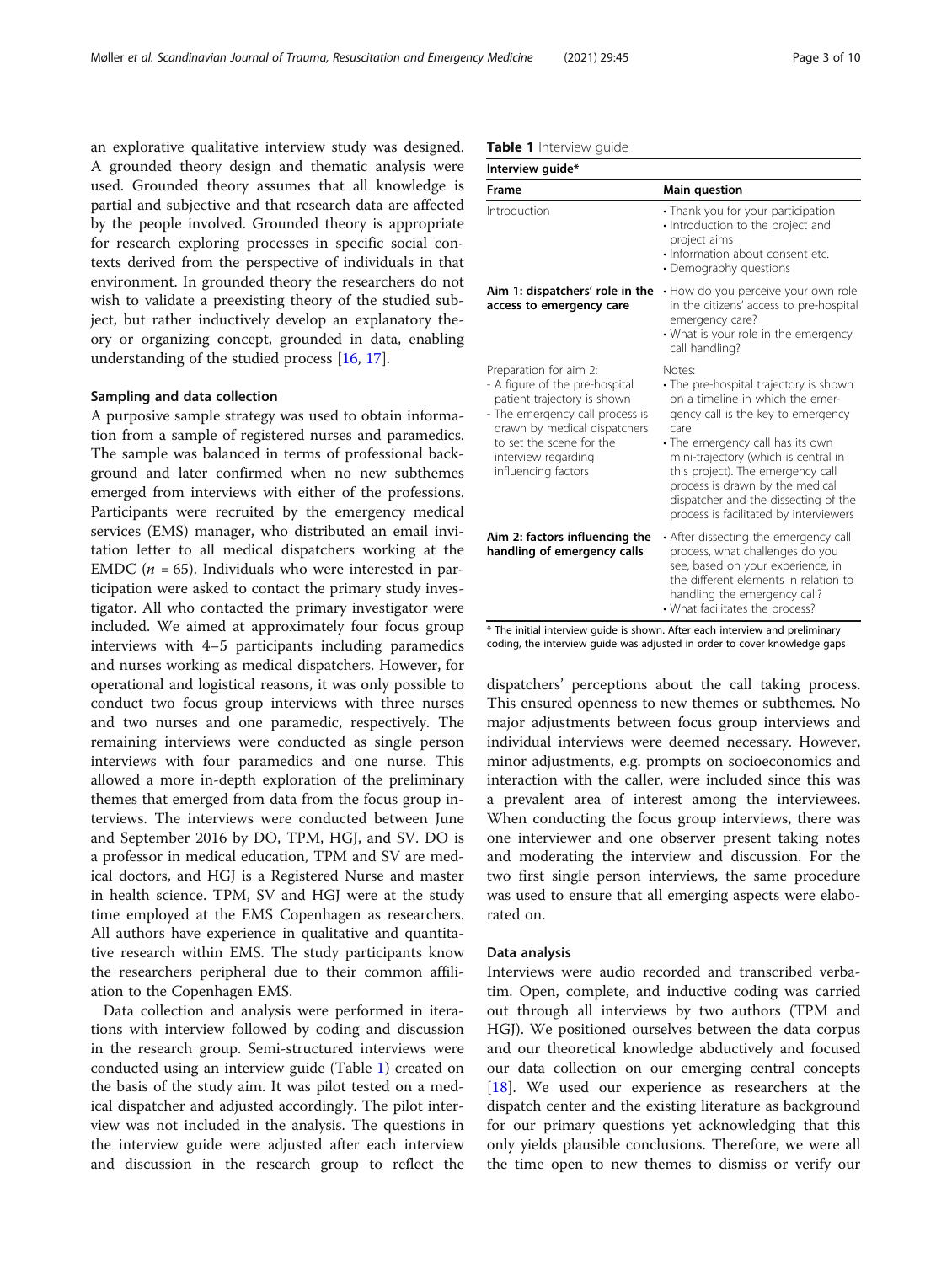preconceptions and add new knowledge. The data analysis was guided by thematic analysis though keeping the grounded theory approach towards a more focused development of data collection. Thematic analysis was considered appropriate here because this analysis is considered atheoretical. The six phase guide suggested by Braun and Clarke was followed throughout the study [[19\]](#page-9-0). We first searched for meaningful units in the verbatim transcriptions. Hereafter, we paraphrased the meaning units and these were ordered in subthemes and themes by a systematic abstraction of the paraphrased meaning units in groups followed by the making if a condensate maintaining, as far as possible, the original terminology applied by the participants. Authentic illustrative quotations were also identified. In the final step we verified that the results were representative of the interviews. Internal validation was carried out during the interviews by repeating and checking the correct meaning of the interviews. Data collection continued until saturation. Data saturation was guided by Glaser's definition of data saturation, that is where no new data is found within a particular theme [\[20](#page-9-0)]. To confirm the data saturation, we sought to disprove the themes with additional data from the last single person interviews. Finally, we developed a model based on the themes from the analysis.

The model was formed as a logical composition of the themes after thorough discussion and reaching consensus among the researchers. Analysis was supported by investigator triangulation and disagreements were resolved by discussion until consensus. NVivo 10 was used for the coding process. The results are reported according to the COREQ criteria [[21\]](#page-9-0).

# Results

# Participants and themes

Two focus groups and five single interviews were held at the dispatch center with a total of 11 participants. Among those, five were paramedics (all men) and six were registered nurses (all women). Baseline characteristics are shown in Table 2. The mean length of the interviews was 69 min (range 54–86 min). The themes

**Table 2** baseline characteristics of participants

| <b>Baseline characteristics of participants</b>    |               |
|----------------------------------------------------|---------------|
| Age, median (range)                                | $51(40-60)$   |
| Registered Nurses, n (%)                           | 6(55)         |
| Experience as nurse in years, median (range)       | $25(21-29)$   |
| Experience as dispatcher in months, median (range) | 54 (17–66)    |
| Paramedics, n (%)                                  | 5 (45)        |
| Experience as paramedic in years, median (range)   | $30(19 - 33)$ |
| Experience as dispatcher in months, median (range) | $36(7-54)$    |

that emerged regarding medical dispatchers' perception of the emergency call process related to the caller (four themes and nine sub-themes) and the dispatcher (three themes and eight sub-themes).

# Dispatchers' perception of caller related factors influencing emergency call handling

Four themes emerged regarding caller related factors influencing emergency call handling as perceived by the medical dispatchers. Themes and illustrating citations are presented as [supplemental material.](#page-8-0)

The dispatchers described that whilst some people were perceived calling only due to the presence of an emergency, others seemed to call due to more internal causes such as despair or lack of ability to take care of themselves. Also, lack of availability of other services or long waiting times for medical help could be a motive. It was also reported by the dispatchers that the threshold for calling seemed to be influenced by callers' cultural and individual perceptions of when to call for help and how to use the system. Thus, some individuals called a long time after the onset of symptoms despite what seemed to be a serious condition, whereas others were reported calling very early with less severe symptoms. Callers were by dispatchers perceived as lacking knowledge about non-acute diseases and first aid, resulting in many potentially avoidable calls.

# **Situation**

This theme included the circumstances of the call and the caller characteristics according to the dispatchers' experiences. The circumstance related to the callers' motive for contact (e.g. a medical cause or accident), several simultaneous calls and repeated calls. Furthermore it was reported that the caller's distance from the patient affected the dispatcher's ability to assess the patient. Finally, the dispatchers found that getting information directly from the patient increased the quality of the data on which the decision of response was made, as opposed to second hand information provided from relatives or bystanders. The demographic characteristics and socioeconomic position of the caller were reported to potentially affect their expectations of emergency care, and their ability to explain the situation. The dispatchers stated that the callers' professional background was of importance; healthcare professionals were described as having higher expectations compared to non-healthcare professionals. The mental state and whether or not the caller was sober or intoxicated with drugs or alcohol was also deemed important since intoxication may mask other symptoms. Finally, the callers' knowledge about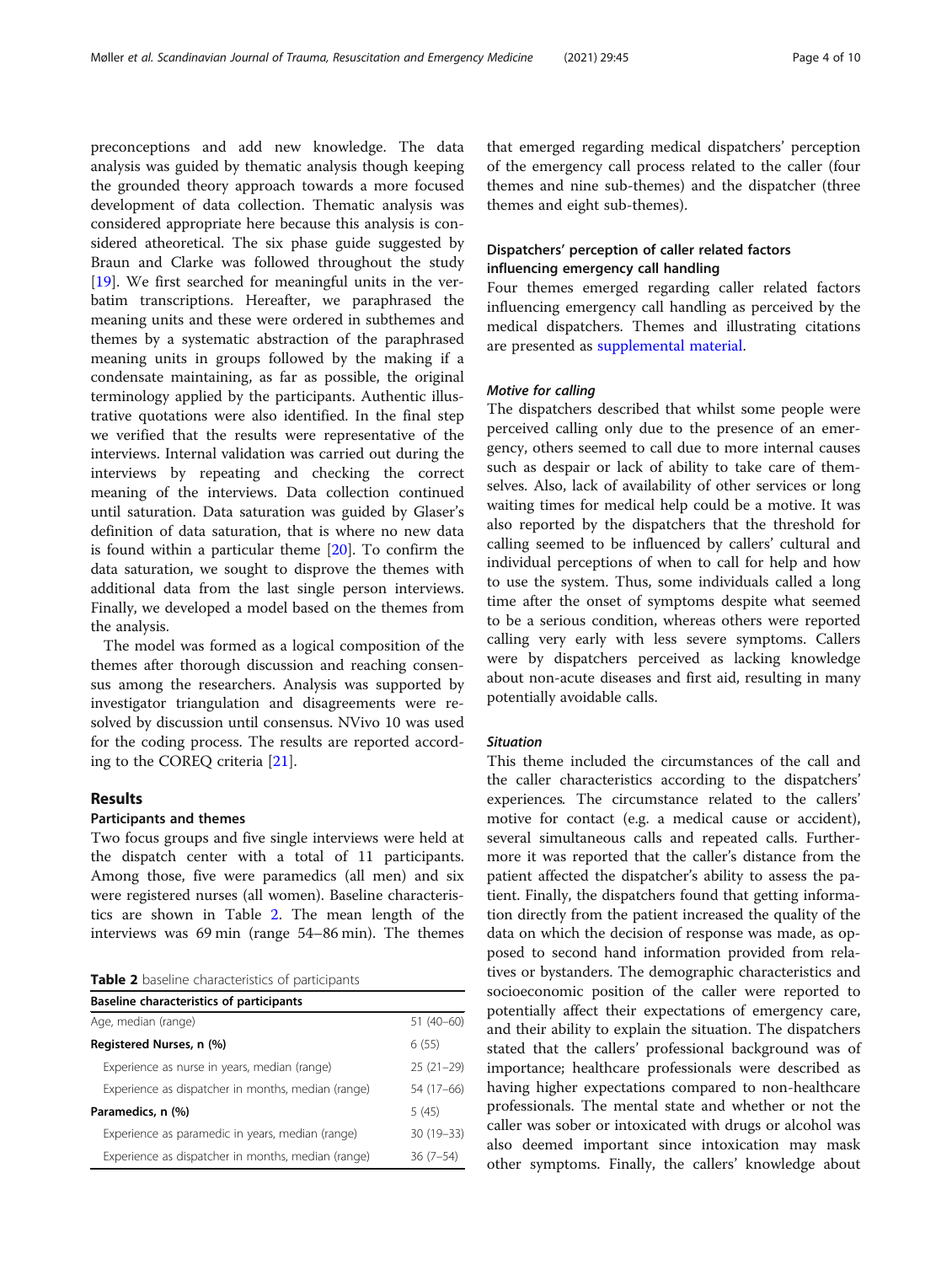the emergency dispatch system was described as affecting the initial dialogue due to a discrepancy in expectations.

### Callers' perception of problem

Callers were by dispatchers described as presenting themselves with a range of emotional states, from being in distress to being calm and focused, often affecting emergency call handling. In addition, callers' perception of severity and urgency of a given problem differs according the dispatchers. Callers being intoxicated was also a factor within this theme. Another reported issue was the callers' willingness to assess the patient; sometimes a clear barrier for the caller in making a close assessment of the patient was described, decreasing the dispatcher's ability to visualize the situation.

According to the interviewed dispatchers the callers' vocal utterance, use of words and language proficiency sometimes affected the quality of the information handed over to the dispatcher and this could affect the level of details in the questions asked by the dispatcher. Terminology was another mentioned important concern due to different terms used for the same symptom or sign. The callers' attitude were also reported influencing the process - whilst some were described humble in their description, others seem to exaggerate the story.

# Dispatchers' perception of dispatcher related factors influencing emergency call handling

Three themes emerged relating to the medical dispatcher related factors influencing call handling as perceived by the interviewed medical dispatchers. Themes and illustrating citations are presented in Table [3](#page-5-0).

# Expertise

The experience as medical dispatchers influenced the performance in terms of pattern recognition during emergency calls. Also the experience as registered nurses or paramedics played a role. Whereas the registered nurses typically created a picture of the situation based on what they had seen on a large spectrum of patients in emergency departments, paramedics used their knowledge from their daily work in the ambulance services. The nurses reported a need for more knowledge in order to clinically contextualize the information provided by callers. Paramedics indicated that they update their medical knowledge continuously as part of their curriculum. Both professional groups reported that regular visits to each other's specialties could increase their medical knowledge and optimize their ability to visualize the situation. The continuous professional development was also mentioned as important in terms of developing and maintaining competencies. This could according to the

dispatchers be through simulation-based training. Feedback with use of audio recordings was another reported option, increasing knowledge and creating reflection on own competence. However, it was reported essential that the facilitator of the feedback was a person who knew the context of emergency call handling and the organization's desired performance standards.

### Teamwork

In general, a need for a higher degree of "team feeling" with internal and external partners was reported. Internally, the collaboration between medical dispatchers was important during emergency calls, in terms of coordinating the resources for the incidents, and for utilizing collective expertise. The collaboration with logistical personnel was sometimes characterized by a lack of understanding of each other's responsibilities. Similarly, it was reported that external collaboration would benefit from a better shared understanding of the different responsibilities held by each role; collaboration between medical dispatchers and ambulance personnel on scene was sometimes problematic, e.g. if the dispatcher prioritized an emergency ambulance for an uncertain incident that was perceived urgent during the emergency call, but was found to be non-urgent upon ambulance arrival.

This theme describes the system in which the dispatchers operate. Medical dispatchers reported working in an environment with many simultaneous tasks while at the same time trying to reach response time goals. This can affect the time spend on the individual calls and the possibility of follow-up. The physical distance to the physician in charge and the logistic personnel could affect their ability to communicate and coordinate directly, which contrasts communicating by electronic means only.

The perception of the supportive decision tool was diverse. It was described as a good support - especially in non-emergency situations. Most dispatchers used it to structure the interrogation and priority, even though their medical knowledge and experience was most important in their decision-making process. On the contrary, it was stated that too many categories are included, while important ones are missing. The category "unclear problem", which counts for a large proportion of calls, was described as being used in the case of a lack of other appropriate categories or the presence of multiple conditions.

Finally, a general perception was that the management plays a central role in gathering the employees as a team. They are responsible for communicating the desired performance level and providing the framework for an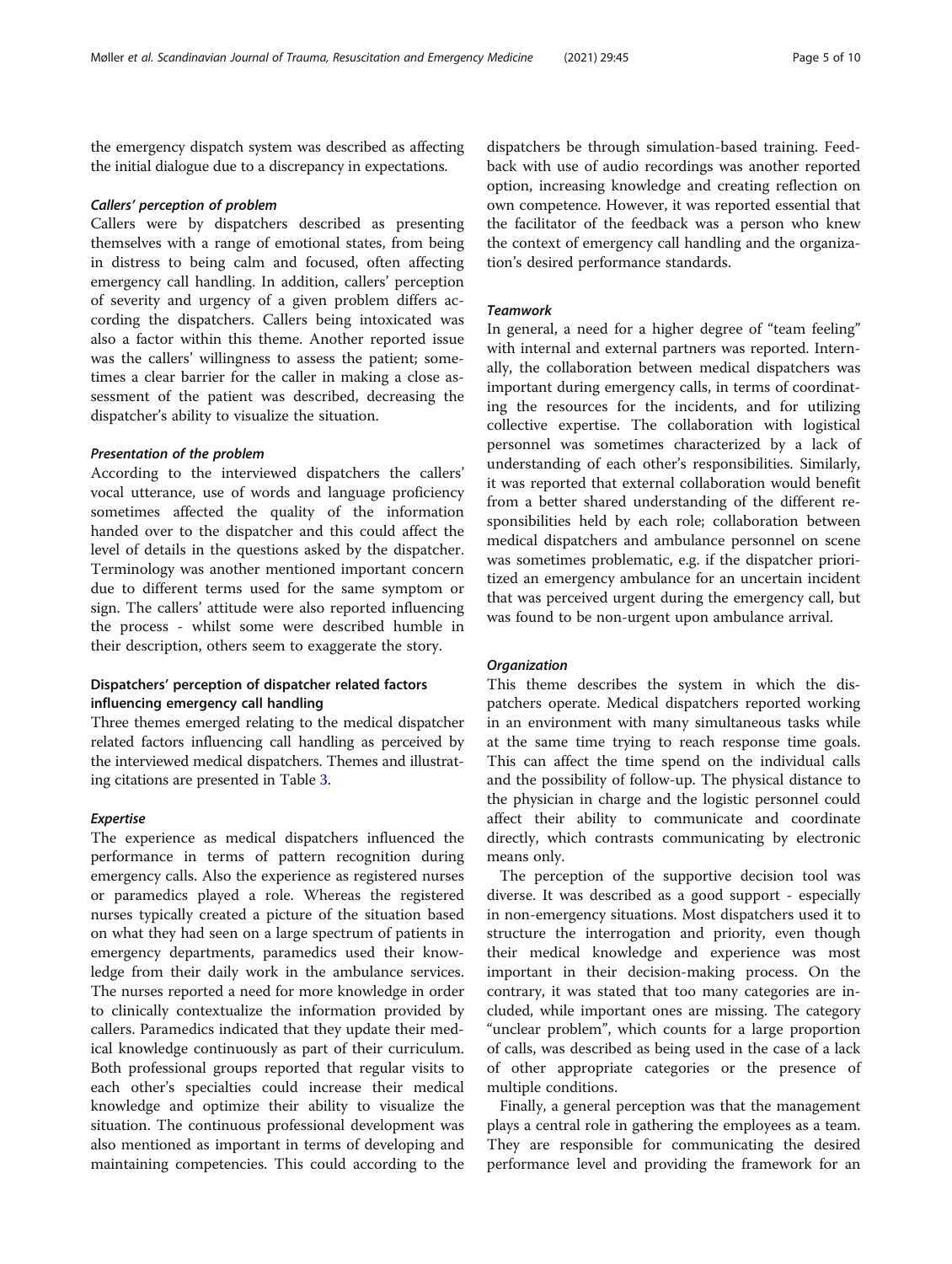# <span id="page-5-0"></span>Table 3 Medical dispatchers' perception of dispatcher related factors influencing emergency call handling

| Medical dispatcher related factors influencing emergency call handling                                                                                                                                                                                                                                                                                                                                                                                                                                             |                                                                                                                                               |                                           |              |  |  |
|--------------------------------------------------------------------------------------------------------------------------------------------------------------------------------------------------------------------------------------------------------------------------------------------------------------------------------------------------------------------------------------------------------------------------------------------------------------------------------------------------------------------|-----------------------------------------------------------------------------------------------------------------------------------------------|-------------------------------------------|--------------|--|--|
| Example of code and meaning unit                                                                                                                                                                                                                                                                                                                                                                                                                                                                                   | Paraphrase                                                                                                                                    | Subtheme                                  | <b>Theme</b> |  |  |
| Using the experience to assess symptoms<br>[FG1] "If we take someone with chest pain. Many of us have<br>been working in an emergency department for many, many<br>years. Then you have seen all these. Somehow you can imagine<br>a lot of situations, when you have seen so many things"                                                                                                                                                                                                                         | Registered nurses use their experience from<br>emergency departments to assess symptoms                                                       | Experience                                | Expertise    |  |  |
| Using the experience to assess the situation<br>[FG2] "when you've worked in an ambulance for many years,<br>and have seen people's homes and seen how people live. I<br>create a picture, that' what I do. The same thing happens in<br>road traffic accidents. Then I work with the information I get<br>and then I can imagine, that's the way I solve the problem"                                                                                                                                             | Paramedics use their experience from the<br>ambulance to evaluate the situation                                                               |                                           |              |  |  |
| Lack of updated knowledge<br>[FG2] "The Index helps me because I need to assess the<br>symptoms. But sometimes I need to relate to what kind of<br>hospital treatment the patient has had. Then it is difficult to<br>know whether the situation is urgent or not $()$ I would like<br>some education in certain areas, right"                                                                                                                                                                                     | Besides Danish Index for Emergency Care, the<br>dispatchers need knowledge about new<br>treatments                                            | Medical<br>knowledge                      |              |  |  |
| Follow up on calls<br>[SI3] "sometimes I get the physician in charge to look up the<br>patient in the record. I would like to have access to that. You<br>use it to see if the ambulance personnel's assessment of the<br>patient, the measured vital signs, the ECG - if it matches the<br>picture you created in your own head. I learn something from<br>that. It's continuous learning"                                                                                                                        | The dispatchers increase competence by<br>following up on their calls                                                                         | Continuous<br>professional<br>development |              |  |  |
| Paramedics and nurses as colleagues<br>[FG2] [Paramedic] "I think we use each other's knowledge."<br>[Registered nurse] "yes, I think we use each other's knowledge<br>and experience in certain areas. And it is important, you have to<br>do it, you have to use your colleagues, when you are uncertain"                                                                                                                                                                                                        | Paramedics and nurses use each other's<br>experience mutually                                                                                 | Internal<br>collaboration                 | Teamwork     |  |  |
| Physician in charge<br>[SI1] "all of us at the dispatch center need information about<br>whether something is happing (in town). So people know. So<br>people at the emergency hotline know. What is happening<br>when a lot of people start to call. Because they do, if they are<br>worried. Or if they have seen something distant, but something<br>that is part of something large () They could just say "this and<br>that are happening right now." Just so we are warned about<br>people calling about it" | The physician in charge should inform the<br>dispatchers about larger incidents so they are<br>prepared for receiving a lot of calls about it |                                           |              |  |  |
| Collaboration with ambulance personnel<br>[SI3] "Sometimes we contact the ambulance, if we've dispatched<br>an ambulance to something that sounded urgent. And then<br>you can see that the ambulance leaves the scene without the<br>patient. Then okay, why does this not match my perception of<br>the problem? Then we talk about it and I think that the<br>ambulance personnel like it as well, because then we are more<br>like a team, and then we are not just people that forces them<br>to do things"   | Dispatchers and ambulance personnel experience<br>the case differently and it is valuable to discuss<br>cases together afterwards             | External<br>collaboration                 |              |  |  |
| Response time goals<br>[SI1] "If we can't live up to the response time goals, and it takes<br>very long time for the ambulance to arrive, then the logistic<br>personnel have to warn us. And then I have to call back to the<br>caller to ask if they are okay or if the situation has worsened"                                                                                                                                                                                                                  | If the waiting time is long, the dispatchers have<br>the responsibility to reassess the situation by<br>calling back to the caller            | Operations<br>management                  | Organization |  |  |
| Management<br>[SI2] "the management has to define the standard for what<br>quality the company wants to deliver, and what is meant by<br>good quality. And then it needs to be communicated to the<br>staff, so the staff can get a common understanding of the goal,<br>and somehow try to live up to it."                                                                                                                                                                                                        | The dispatchers need an understanding of the<br>wanted performance level, so they know what to<br>strive for                                  |                                           |              |  |  |
| Supportive decision tool too detailed<br>[SI3] "it may cause fixation error. And I've also talked about it<br>with the ambulance staff. That it is a problem that the<br>information (that is handed over from the dispatch center to                                                                                                                                                                                                                                                                              | The tool contains too much detail that may<br>increase the risk for fixation error                                                            | Supportive<br>decision tool               |              |  |  |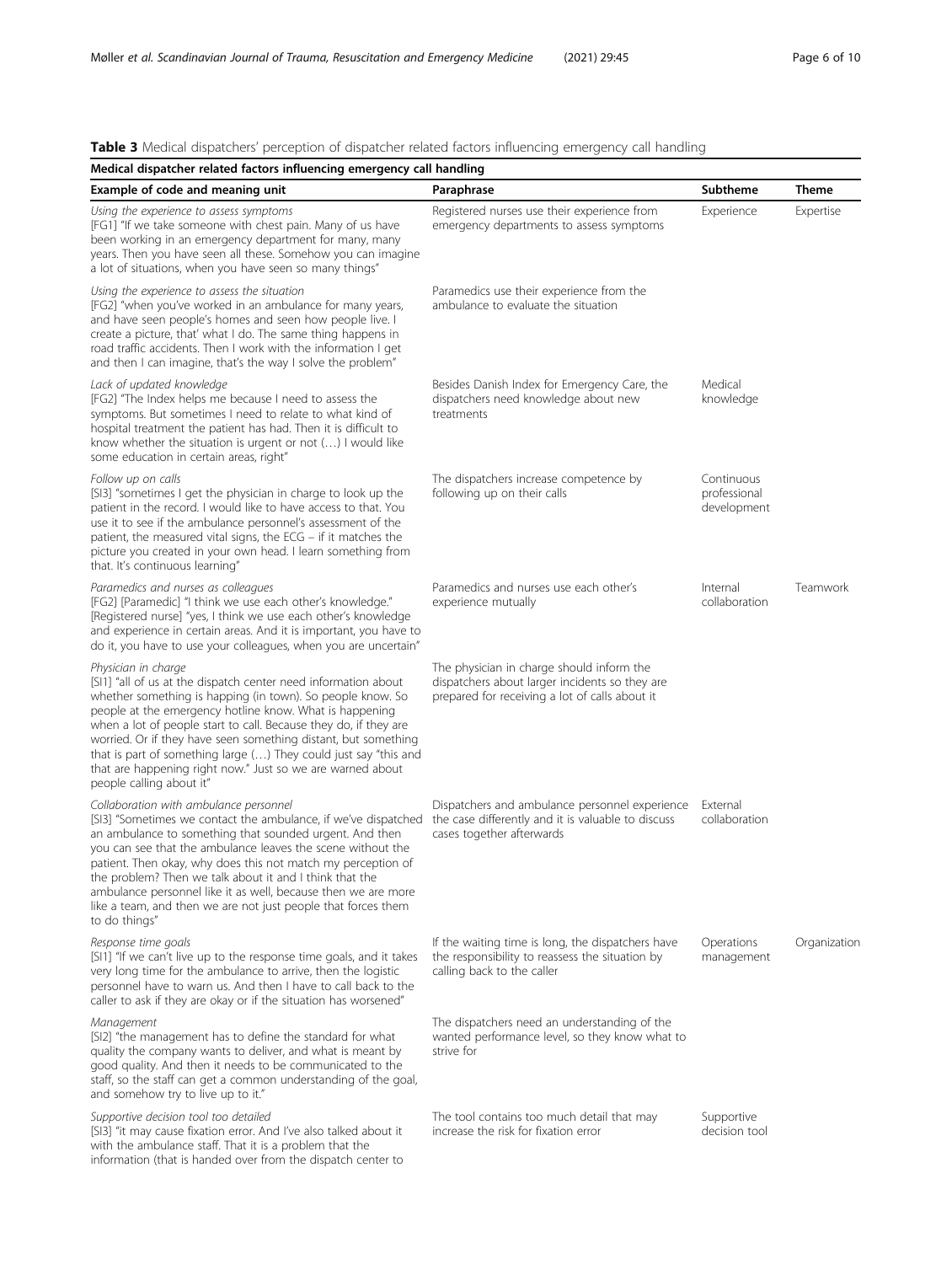| Medical dispatcher related factors influencing emergency call handling                                                                                                                                                                                                                                                                                                                                                |                                                                                                      |                            |              |  |
|-----------------------------------------------------------------------------------------------------------------------------------------------------------------------------------------------------------------------------------------------------------------------------------------------------------------------------------------------------------------------------------------------------------------------|------------------------------------------------------------------------------------------------------|----------------------------|--------------|--|
| Example of code and meaning unit                                                                                                                                                                                                                                                                                                                                                                                      | Paraphrase                                                                                           | Subtheme                   | <b>Theme</b> |  |
| the ambulance) is so detailed"                                                                                                                                                                                                                                                                                                                                                                                        |                                                                                                      |                            |              |  |
| To take demography into account<br>[SI4] "If I should adhere to Danish Index for Emergency care<br>accurately, then there is no difference between being 21 or 55<br>and having chest pain. () I can ask the guy at 21 about what<br>he has been doing. And his answer could be that he has been<br>doing workout - then it's probably muscle soreness, but I have<br>to send an ambulance according to Danish Index" | The tool does not take into account that the age<br>of the patient influence disease occurrence      |                            |              |  |
| Gathering the team<br>[FG1] "it is the management's responsibility to gather the team.<br>With staff meetings and course days where they teach specific<br>themes. And make sure that people are updated. And that the<br>wanted competence exists. Say "this is what we want, and we<br>will make sure that you have the competences." Then you will<br>do it"                                                       | The management are responsible for gathering<br>the team                                             | Culture in<br>organization |              |  |
| Common understanding<br>[SI4] "we need a common understanding, a common goal, a<br>common work process. It doesn't have to be that formal. I<br>sometimes joke with "I think I am doing good, I've been here<br>for a long time and I haven't been fired yet. (). I assume that<br>my level is good, because I haven't heard the opposite""                                                                           | The dispatchers need to know the defined<br>performance level to improve their competence            |                            |              |  |
| Culture at dispatch center<br>[SI4] "we, at the dispatch center, have to have the same<br>approach. That when people call, then it's because they need<br>help (). We are at the same team and we have different<br>responsibilities and we have to make things work out, because<br>then we end up with a very good product"                                                                                         | Employees at the dispatch center need an<br>understanding the common goal of helping the<br>patients |                            |              |  |

Table 3 Medical dispatchers' perception of dispatcher related factors influencing emergency call handling (Continued)

(…) citation is shortened; [SI]: single interview; [FG]: focus group; Text in italic: code

understanding of the common goal of providing care for patients.

# A model of medical emergency call handling based on dispatchers' perceptions

Medical emergency call handling was from the dispatchers' perspective described as a procedure involving dialogue and interaction between caller and dispatcher. The core of the interaction was described as a process starting with a dialogue and an alignment of expectations,

as well as reassurance of the caller if needed. This is followed by an iterative process in which dispatchers obtain information, create a mental picture, make a decision and manage the task in terms of providing instructions or an ambulance response. The interaction ends with completion of the call, optimally with another alignment of expectations. The process was described as being influenced by the context in which the caller and the dispatcher exist. A model of the workflow and interaction between caller and dispatcher is presented in Fig. 1.

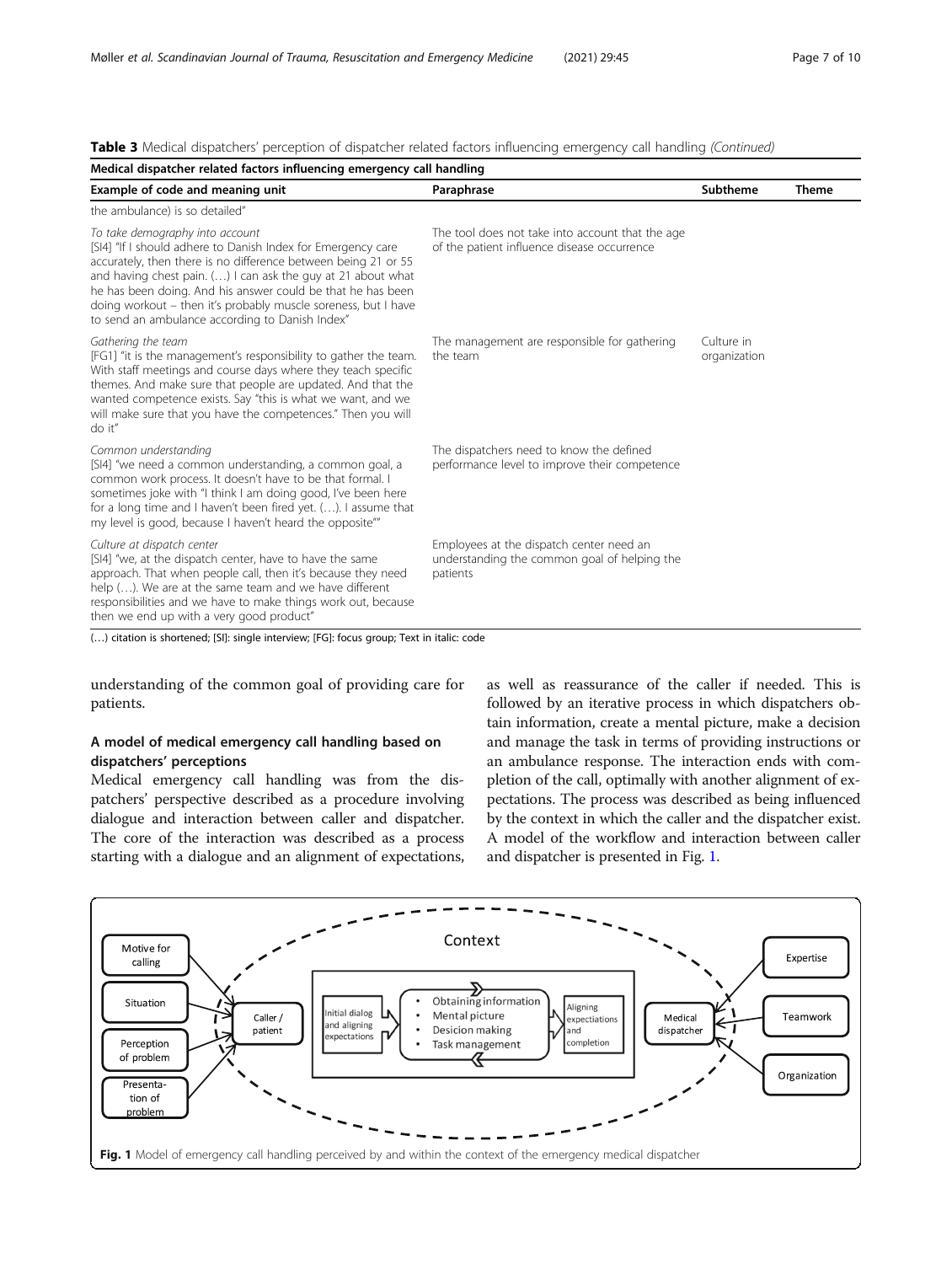# **Discussion**

In summary the medical dispatchers described the emergency call handling as a dialogue and an interaction between the caller and the dispatcher, influenced by their individual contexts. As perceived by the dispatcher, the motive for calling, the situation, the perception and presentation of the problem were influencing factors related to the caller. For the dispatchers, the expertise, teamwork and organization influenced the process.

Our findings of caller-related influencing factors are supported by the study by Linderoth et al., who analyzed video recordings and emergency calls regarding actual OHCA's and found several caller-related factors influencing resuscitation performance, including the distance to the victim, the callers' provision of information to the dispatcher and the emotional state of the caller [\[11](#page-9-0)]. The concept of our results could potentially improve situations like this by helping dispatchers being aware of existing barriers in the interaction with the caller and how to address them. Another recent study analyzed emergency call recordings regarding various conditions and found paradoxes related to the caller, a lack of available information, and no primary problem as important barriers [[22\]](#page-9-0). Caller-related barriers are modifiable to some extent, for example public awareness campaigns could increase citizens' knowledge about how and when to use the system. Implementation of the concept of the "first resuscitation team" in first aid courses would be another initiative, improving the interaction between caller and dispatcher  $[11]$  $[11]$ . However, the most potent modifiable factors are based upon the competencies of the medical dispatchers and the system supporting them.

Emergency call handling is comparable to critical decision making in other clinical settings where initial assessment is followed by decision making and subsequent task management [\[23\]](#page-9-0). The dispatchers´ situation awareness and decision making are very important in order to be able to provide the most appropriate guidance and response for the caller and the person in need for help. However, what makes emergency call handling particular challenging is that the assessment of the patient and their surroundings occurs without visual cues. The dispatchers' situation awareness and hence their decision-making skills depends upon their ability to obtain information and relies therefore on their communication skills [[24](#page-9-0)–[26](#page-9-0)]. Non-technical skills in terms of "the cognitive, social and personal resource skills that complement technical skills" have proven to be important for health care professionals in hospital teams [[27,](#page-9-0) [28](#page-9-0)]. We speculate that these skills are important for the dispatcher – caller team as well. A study of decision-making strategies for telephone triage in Emergency Medical Services showed that in cases which were not presented with a text-book description of a high

urgency situation, the decisions of response made by the dispatchers were more inaccurate and lacked a connection between professional knowledge and action. Moreover, when it came to moderate-and low urgency conditions alternative decision strategies were used [[29](#page-9-0)]. The view on intuitive expertise as a remarkable skill yet an error prone feature is agreed upon by prominent researchers within the field of decision-making [\[30](#page-9-0)]. A mental forcing strategy to overcome the mental shortcuts applied in alternative decision-making strategies is warranted, especially in emergency medicine where the dispatcher is deprived one or more of the sensory inputs [[31\]](#page-9-0).

The model of call handling underlines the complexity of medical dispatching that embraces the context of the call beyond clinical presentation of the problem. It is essential for managers and stakeholders to know the employees' perceptions in the planning of professional development and specifically in planning of the curriculum and courses at the dispatch center. It is essential to acknowledge that medical dispatchers' attitudes and preconceptions may affect their work process and decision making and therefore training should include communication and good questioning techniques besides flowcharts and the newest medical knowledge.

Medical dispatchers reported that performance differed depending on their professional background as either registered nurses or as paramedics, but importantly their collaboration complemented emergency call handling. Both groups expressed a need for continuous education and training to improve and maintain skills in emergency call handling. This finding is in line with results from previous studies [\[25,](#page-9-0) [32](#page-9-0)]. Our study indicates that training in non-technical skills is as important as training in medical expertise skills. Training programs should include being able to "understand the callers' intension, how to ask the right questions and interpret the answers". The literature on non-technical skills´ training indicate that it should be interactive, related to a given context and involving the team [[28](#page-9-0)]. This could be through formal training programs using interactive methods such as roleplay and simulation-based training followed by debriefing. Simulation-based training increases performance for internal medicine residents [\[33](#page-9-0)]. Furthermore, it is associated with better patient outcomes [[34,](#page-9-0) [35\]](#page-9-0). Feedback seems to be one of the most important factors for learning [\[36](#page-9-0)] and could be used more frequently also for more senior staff. The audio recordings of previous emergency calls represent a source for providing peer-to-peer feedback. The peer feedback could be planned as inter-professional (nurse – paramedic) as these two professions seems to have different experiences and expertise, which might improve individual learning. Moreover, their common experiences would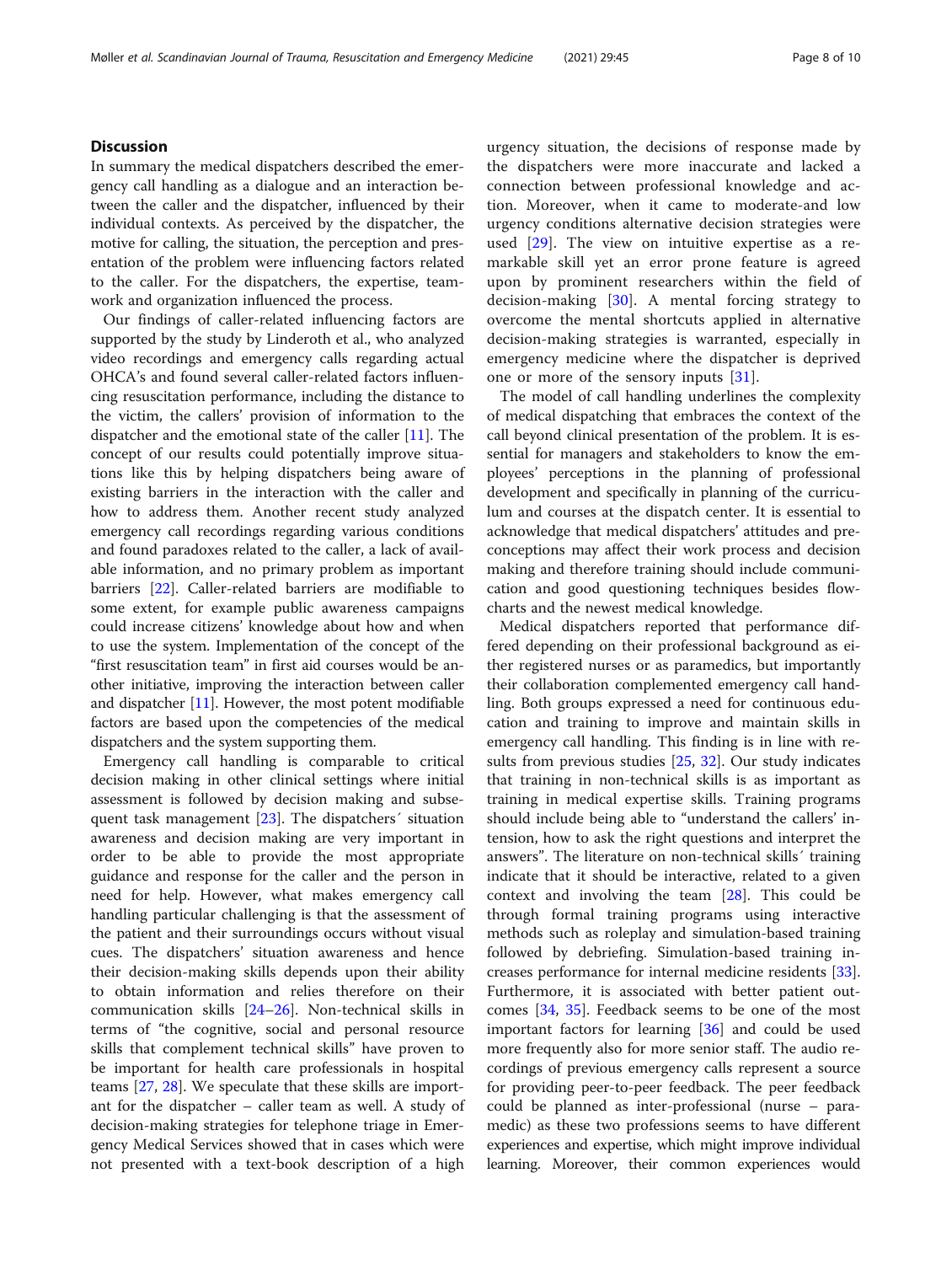<span id="page-8-0"></span>increase mutual respect and confidence and develop team psychological safety [\[37](#page-9-0)].

### Discussion of the methods used and future perspectives

One of the strengths of this study is the sample with a balance between registered nurses and paramedics, even though the results could be biased by the fact that we may have recruited the most dedicated dispatchers in sampling by email invitation. Another strength is the triangulation of researchers participating in the data collection, analysis and interpretation of results. The authors of this paper all have professional health care background, and the main author had at the time of the conduction of the study worked at the EMS as researcher for three years. This is considered a strength as the construction of the model was a mutual interpretation from both emergency call handlers and the researchers' in-hospital experience and experience within the EMS context. Moreover, the mix of focus-group interviews alongside in-depth interviews provided a very extensive data collection, which increases the internal validity. Other dispatch centers use the same supportive decision tool, and some employ registered nurse and paramedics in line with our system. However, there are differences in organization of systems. Nonetheless we still believe that our main findings are generalizable to other settings, dealing with the same challenges in medical dispatching. We explored medical dispatchers' perception of the medical dispatching process as it is important for managers in dispatch centers to understand the employees' perception of the work process. This supports the planning of continuous professional development and development of educational interventions aiming at optimizing the emergency call. However this might not reflect the callers' perception, which could be another study of interest to further refine the results and add knowledge to a goal of a higher level of shared understanding between caller and medical dispatcher.

# Conclusions

Based on the medical dispatchers´ perception, a model of the workflow and interaction between the caller and the dispatcher was developed based on themes related to the caller and the dispatcher. The motive for calling, the situation, the perception and presentation of the problem were influencing factors related to callers, who seem to lack knowledge about the system and the medical dispatching process, as perceived by dispatchers. This can be improved by public awareness campaigns and incorporation information into first aid courses. For the medical dispatchers, the expertise, teamwork and organization were important factors, which are modifiable through continuous professional development and optimization of the system that supports them.

#### Abbreviations

OHCA: out of hospital cardiac arrest; EMS: emergency medical services; EMDC: emergency medical dispatch center

### Supplementary Information

The online version contains supplementary material available at [https://doi.](https://doi.org/10.1186/s13049-021-00860-y) [org/10.1186/s13049-021-00860-y](https://doi.org/10.1186/s13049-021-00860-y).

Additional file 1: Supplemental material. Medical dispatchers' perception of caller related factors influencing the emergency call handling.

#### Acknowledgements

We thank the emergency medical dispatchers at the Emergency Medical Services, Copenhagen for their participation.

#### Authors' contributions

TPM, HGJ, SV, DO, and FL conceived and designed the study. FL and DO supervised the conduct of the study and data collection. TPM, HGJ and SV managed the data. TPM, HGJ, SV and DO analyzed the data. All authors participated in the interpretation of results. TPM drafted the manuscript, and all authors contributed substantially to its revision. All authors read and approved the final manuscript.

#### Funding

We received no funding for the conduction of this study.

# Availability of data and materials

Not applicable.

# Declarations

#### Ethics approval and consent to participate

Ethical approval was not needed for this study (the Regional Ethics Committee in the Capital Region of Denmark, j.nr. 16035189). We gained initial formal written consent after fully explaining the aims of the research and informing all participants that they had the right to withdraw from the interview process at any time. In addition, all participants were informed that they could choose not to answer any specific questions at any point during the interview. Data were always handled secure and with confidentiality.

#### Consent for publication

Not relevant.

#### Competing interests

TPM, HGJ, SV, and DO reports no conflicts of interest. FL has received unrestricted research grants from the Laerdal Foundation and from the Danish foundation TrygFonden. The research center at the Copenhagen EMS receives an unrestricted research grant from the Laerdal Foundation.

#### Author details

<sup>1</sup>Copenhagen Emergency Medical Services, University of Copenhagen, Telegrafvej 5, 2750 Copenhagen, Denmark. <sup>2</sup>Clinical Research Center, Hvidovre Hospital, University of Copenhagen, Kettegård Alle 30, 2650 Copenhagen, Denmark. <sup>3</sup> Copenhagen Academy for Medical Education and Simulation, University of Copenhagen, Borgmester Ib Juulsvej 1, 2700 Copenhagen, Denmark.

### Received: 30 January 2020 Accepted: 25 February 2021 Published online: 09 March 2021

### References

- 1. Lewis M, Stubbs BA, Eisenberg MS. Dispatcher-assisted cardiopulmonary resuscitation: time to identify cardiac arrest and deliver chest compression instructions. Circulation. 2013;128:1522–30.
- 2. Berdowski J, Beekhuis F, Zwinderman AH, et al. Importance of the first link: description and recognition of an out-of-hospital cardiac arrest in an emergency call. Circulation. 2009;119:2096–102.